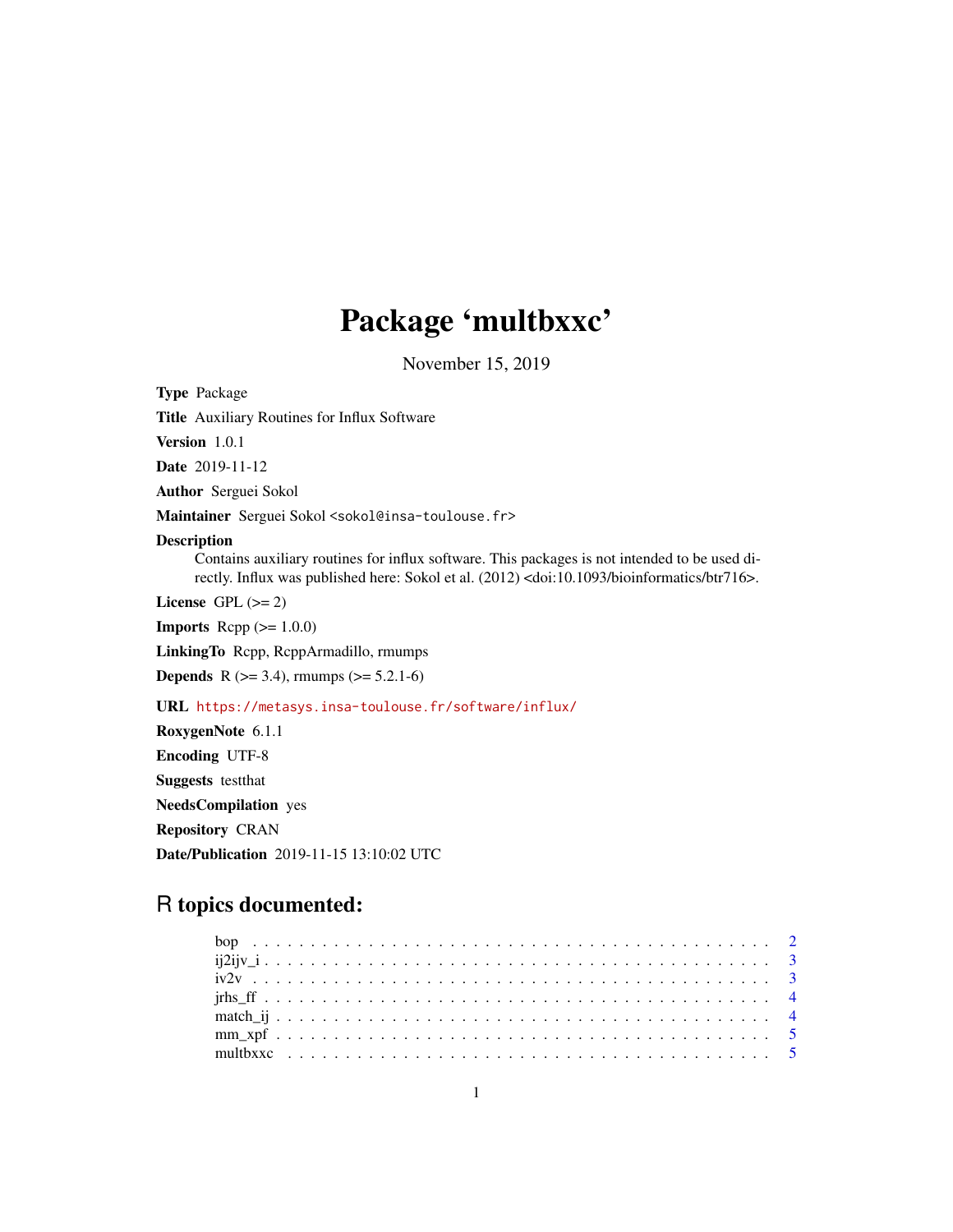<span id="page-1-0"></span>

| Index |  |  |
|-------|--|--|
|       |  |  |
|       |  |  |
|       |  |  |
|       |  |  |
|       |  |  |

bop *Bloc Operation in Place*

#### Description

src array is added (if sop $=$ =" $+$ =") to dst[...] or any other manipulation is made according to sop parameter Both arrays are supposed to be of type 'double' The operation is done 'in place' without new memory allocation for dst src is reshaped and possibly replicated to fit the designated block of dst. mv can be:

- a 1 or 3 component vector describing the block: 1-margin number of dst, 2-offset, 3-length if only the margin is present than offest is 0 and length is the total length of this margin
- a matrix of indexes. Its column number must be equal to the length(dim(dst))) each row of this matrix is a multidimensional index in dst array.

sop is one off: "=" (copy src to dst[]), "+=", "-=", "\*=", "/="

#### Usage

bop(dst, mv, sop, src)

#### Arguments

| dst | A numeric array, destination                                       |
|-----|--------------------------------------------------------------------|
| mv  | An integer vector or matrix, describe margins to operate on        |
| sop | A string, describes an operator to apply                           |
| src | A numeric array, source (may be replicated to fit the size of dst) |

#### Value

None

#### Examples

```
a=matrix(1, 3, 3) # 3x3 matrix of 1's
b=1:3bop(a, 2, "+=", b) # a += b, here b will be repeated
a
# [, 1] [, 2] [, 3]
# [1,] 2 2 2
# [2,] 3 3 3
# [3,] 4 4 4
```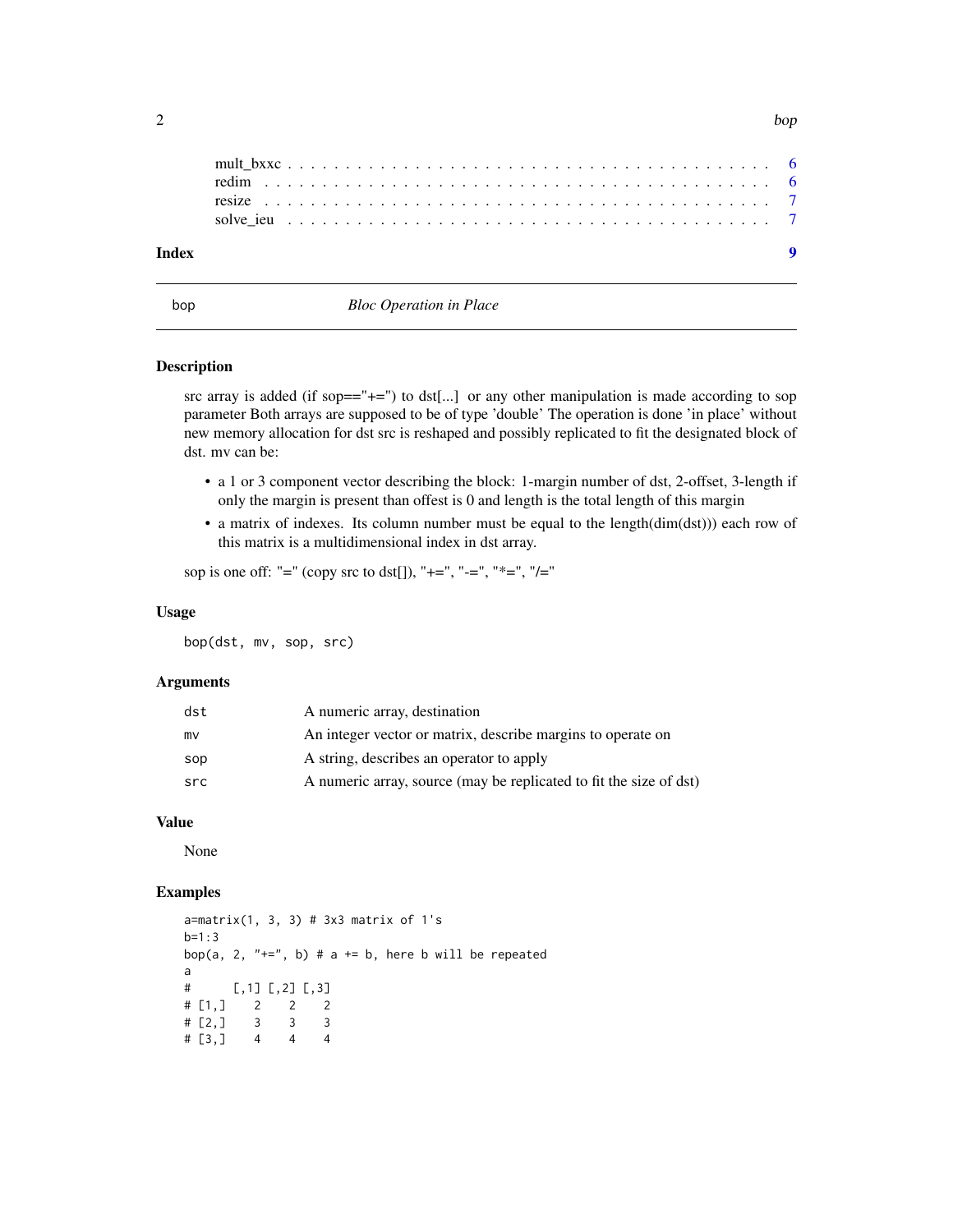<span id="page-2-0"></span>

Transforms a couple of index vectors ir and jc (ij of a sparse matrix) with possibly repeated values into sparse indexes i,j and a vector of 1d indexes of non zero values. The response can be then used for repeated creation of sparse matrices with the same pattern by calling iv2v() ir and jc are supposed to be sorted in increasing order, column-wise (ic runs first)

#### Usage

ij2ijv\_i(ir, jc)

#### Arguments

| ir | An integer vector, row indexes    |
|----|-----------------------------------|
| ic | An integer vector, column indexes |

#### Value

A list with fields i, j and iv

| iv2v | Sum non Zero Repeated Values |  |
|------|------------------------------|--|
|------|------------------------------|--|

#### Description

sum values in v according to possibly repeated indexes in iv

#### Usage

iv2v(iv, v)

#### Arguments

| 1V | An integer vector, obtained with $i j 2 i j v_i ()$ \$iv |
|----|----------------------------------------------------------|
|    | A numeric vector                                         |

#### Value

Numeric vector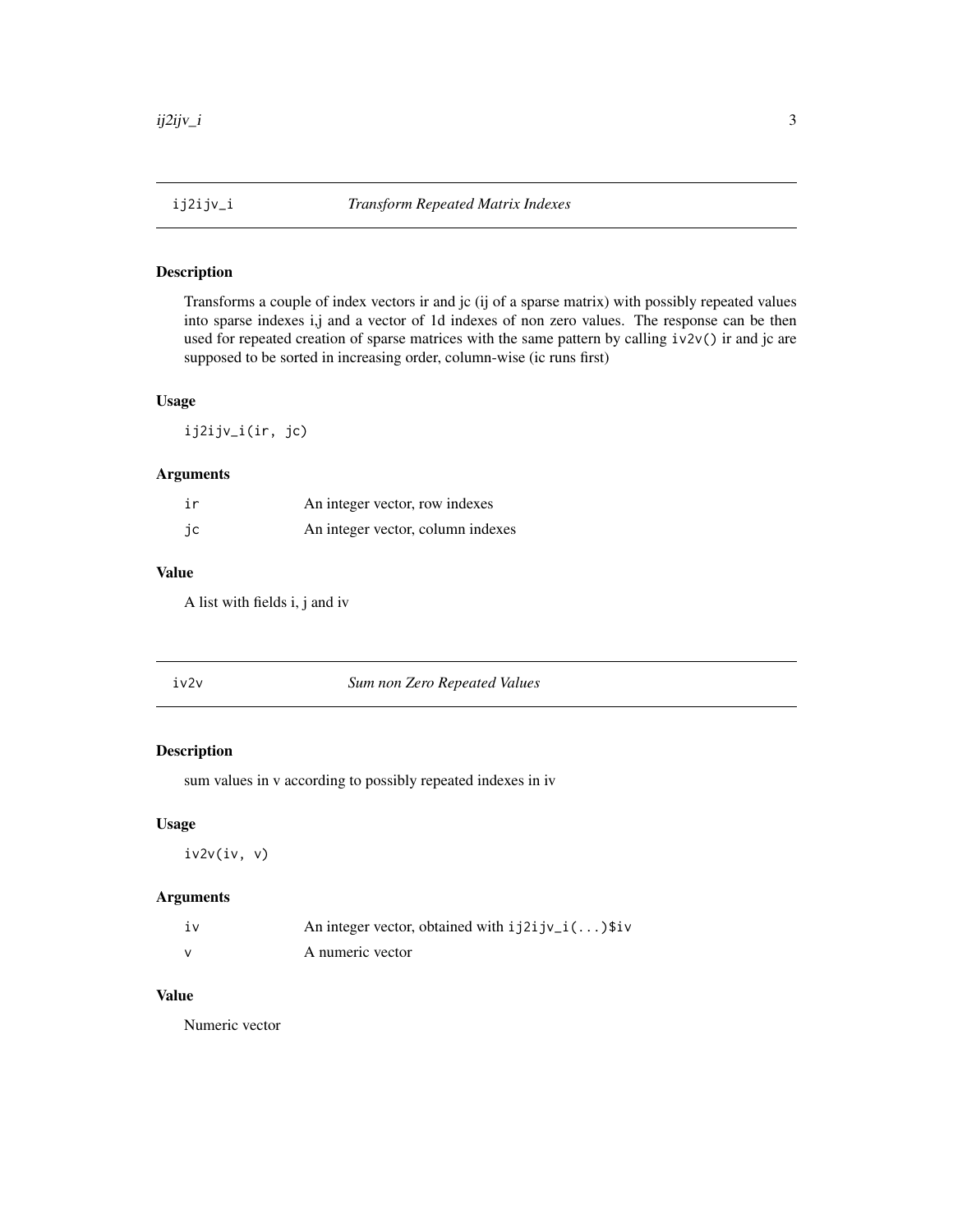<span id="page-3-0"></span>

Update Matrix by a Cascade of Dot Product

#### Usage

jrhs\_ff(jrhs, ff, xpfw)

#### Arguments

| irhs | A sparse matrix of type slam |
|------|------------------------------|
| ff   | A sparse matrix of type slam |
| xpfw | A numeric matrix             |

match\_ij *Fast Match for Matrix Indexes*

#### Description

Match ix,jx-couple in ti,tj-table and return their 1-based positions (0 for non matched couples)

#### Usage

match\_ij(ix, jx, ti, tj)

#### Arguments

| iх  | An integer vector |
|-----|-------------------|
| jх  | An integer vector |
| t.i | An integer vector |
| ti  | An integer vector |

#### Value

An integer vector

#### Examples

match\_ij(1:2, 1:2, 0:4, 0:4) # [1] 2 3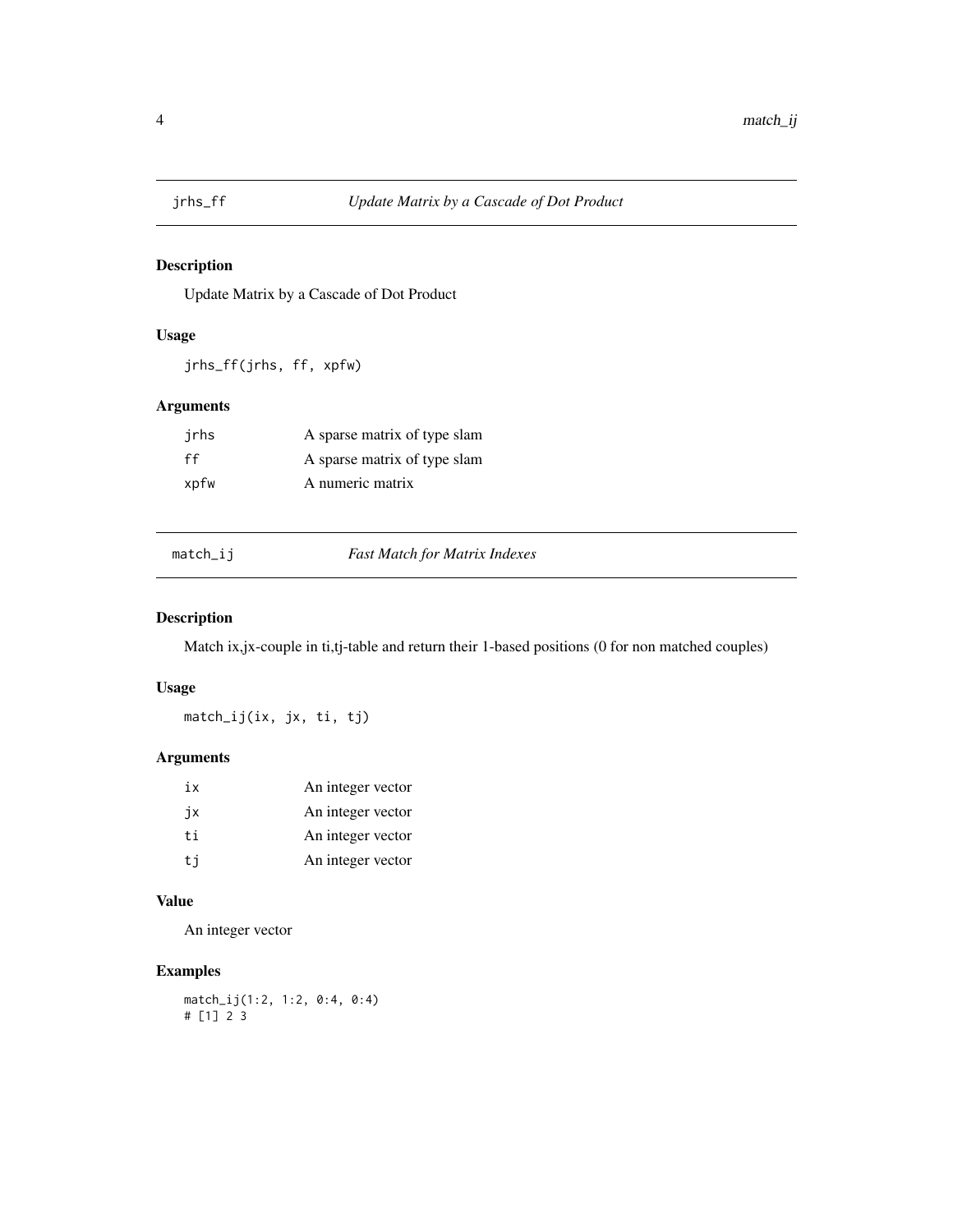<span id="page-4-0"></span>

Dot product of simple triplet matrix x (m x n) (measurement matrix) and a dense array y (n x k x l). Only slices of y\_ from lsel vector are used.

#### Usage

mm\_xpf(x, y\_, lsel)

#### Arguments

| $\mathsf{x}$ | A list, sparse matrix of type slam |
|--------------|------------------------------------|
| $V_{-}$      | A numeric 3d array                 |
| lsel         | An integer vector                  |

#### Value

An array with dimensions (m x len(lsel)  $x$  k), i.e. it is permuted on the fly.

|  | multbxxc |  |
|--|----------|--|
|  |          |  |

multbxxc *multbxxc: Auxiliary Routines for Influx Software*

#### **Description**

The multbxxc package provides a series C++ function most often operating inplace

#### keyword

metabolic flux analysis (MFA)

#### Author(s)

Serguei Sokol

#### References

Sokol et al. (2012) <doi:10.1093/bioinformatics/btr716>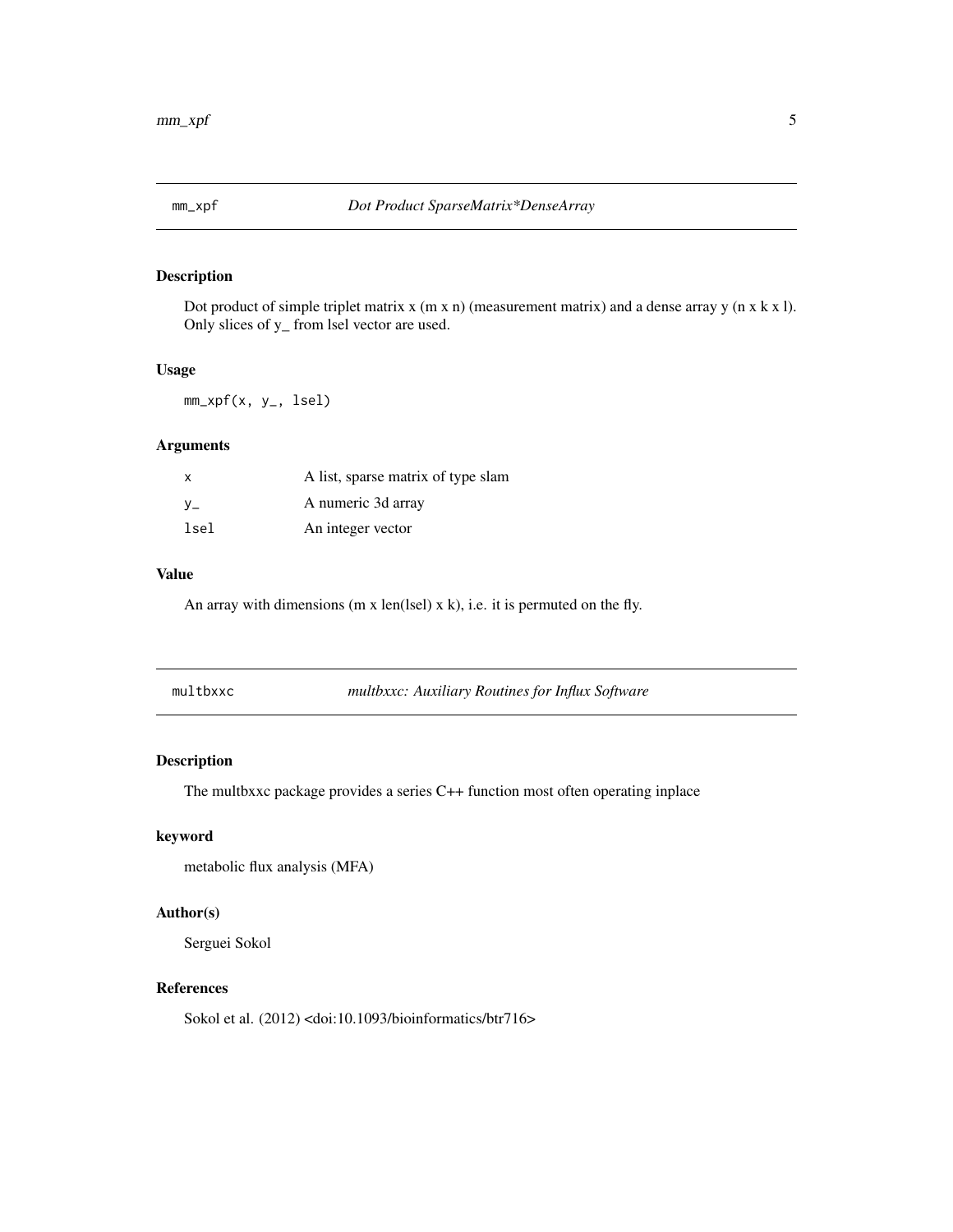<span id="page-5-0"></span>

Calculate Inplace a Series of Dot Product

#### Usage

mult\_bxxc(a, b, c)

#### Arguments

| a | A dense array, the size of a is (nr_b, nc_c, ntico)                             |
|---|---------------------------------------------------------------------------------|
| b | A sparse matrix (cf. simple_triplet_matrix) of size (nr_b*ntico, nc_b) given by |
|   | its fields v, i, and j describing triplet storage.                              |
| C | A dense array, the size of c is (ldc, nc_c, ntico), ldc must be $>=$ ncol(b)    |

#### Value

None

| edim- | $N\rho$ <sub>142</sub><br>nsions<br>м. |
|-------|----------------------------------------|
|-------|----------------------------------------|

#### Description

Write new dimension vector while keeping the old memory

#### Usage

redim(x, di)

#### Arguments

|    | A numeric array                   |
|----|-----------------------------------|
| di | An integer vector, new dimensions |

#### Value

None

#### Examples

```
a=matrix(as.double(1:12), 6, 2)
redim(a, c(3, 4))
dim(a)
# [1] 3 4
```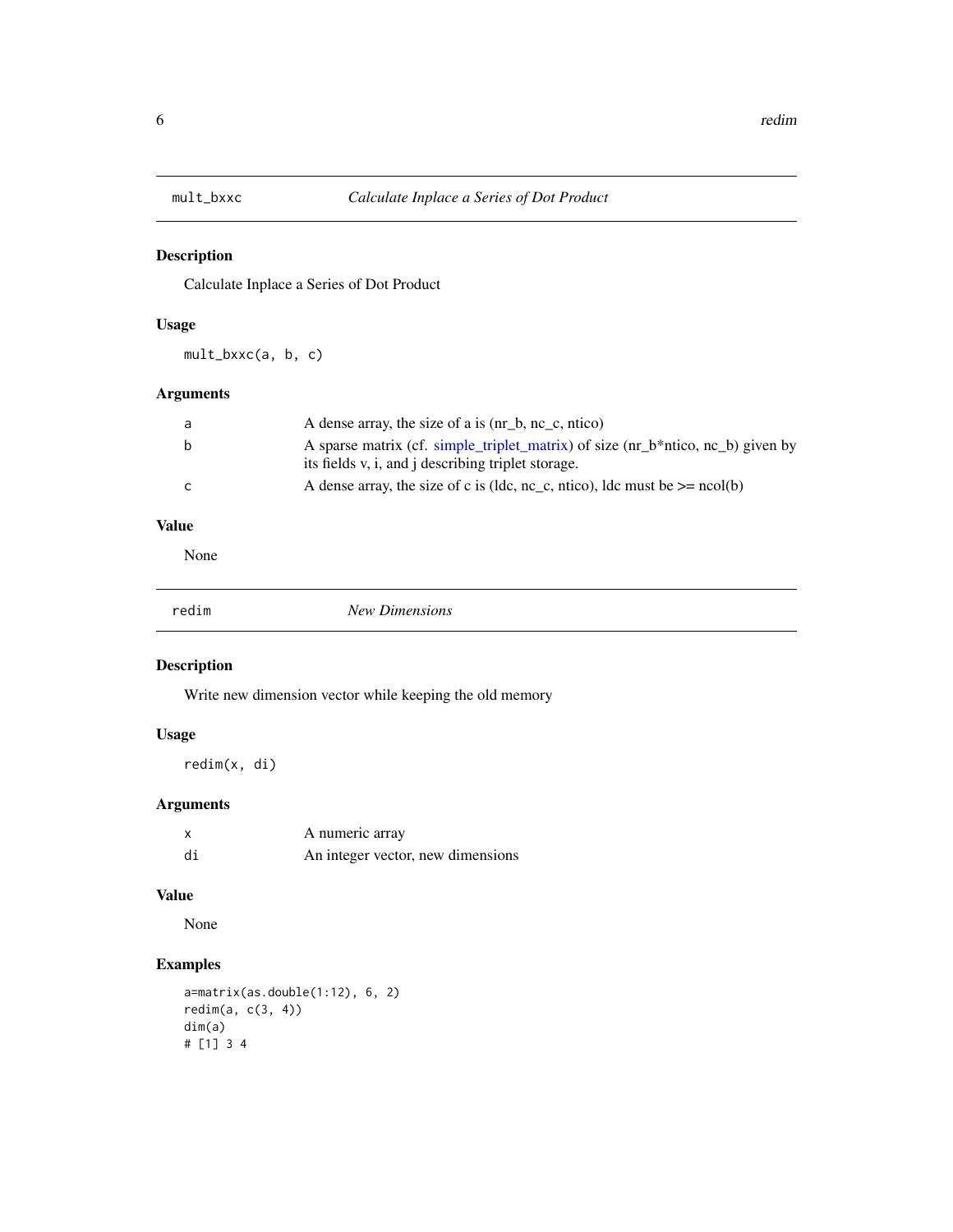<span id="page-6-0"></span>

Write new dimension vector while keeping the old memory if possible New memory cannot be greater than the very first allocation

#### Usage

resize(x\_, di)

#### Arguments

| X. | A numeric array                   |
|----|-----------------------------------|
| di | An integer vector, new dimensions |

#### Value

None

#### Examples

```
a=matrix(as.double(1:12), 6, 2)
resize(a, c(2, 2))
a
# [,1] [,2]
# [1,] 1 3
# [2,] 2 4
```
solve\_ieu *Solve ODE System by Implicite Euler Scheme*

#### Description

The system is defined as  $M * dx/dt = a * x + s$  where M is a diagonal matrix given by its diagonal vector M (which has a form of matrix for term-by-term multiplication with x0) In discrete terms  $(M/dt_i - a) * x_i = (M/dt_i) * x(i - 1) + s_i$  The rmumps matrix  $(M/dt_i - a)$  is stored in list ali as XPtr<Rmumps> or a plain dense inverted matrix. Calculations are done in-place so s is modified and contains the solution on exit. The others parameters are not modified.

#### Usage

```
solve_ieu(invdt, x0_, M, ali, s, ilua)
```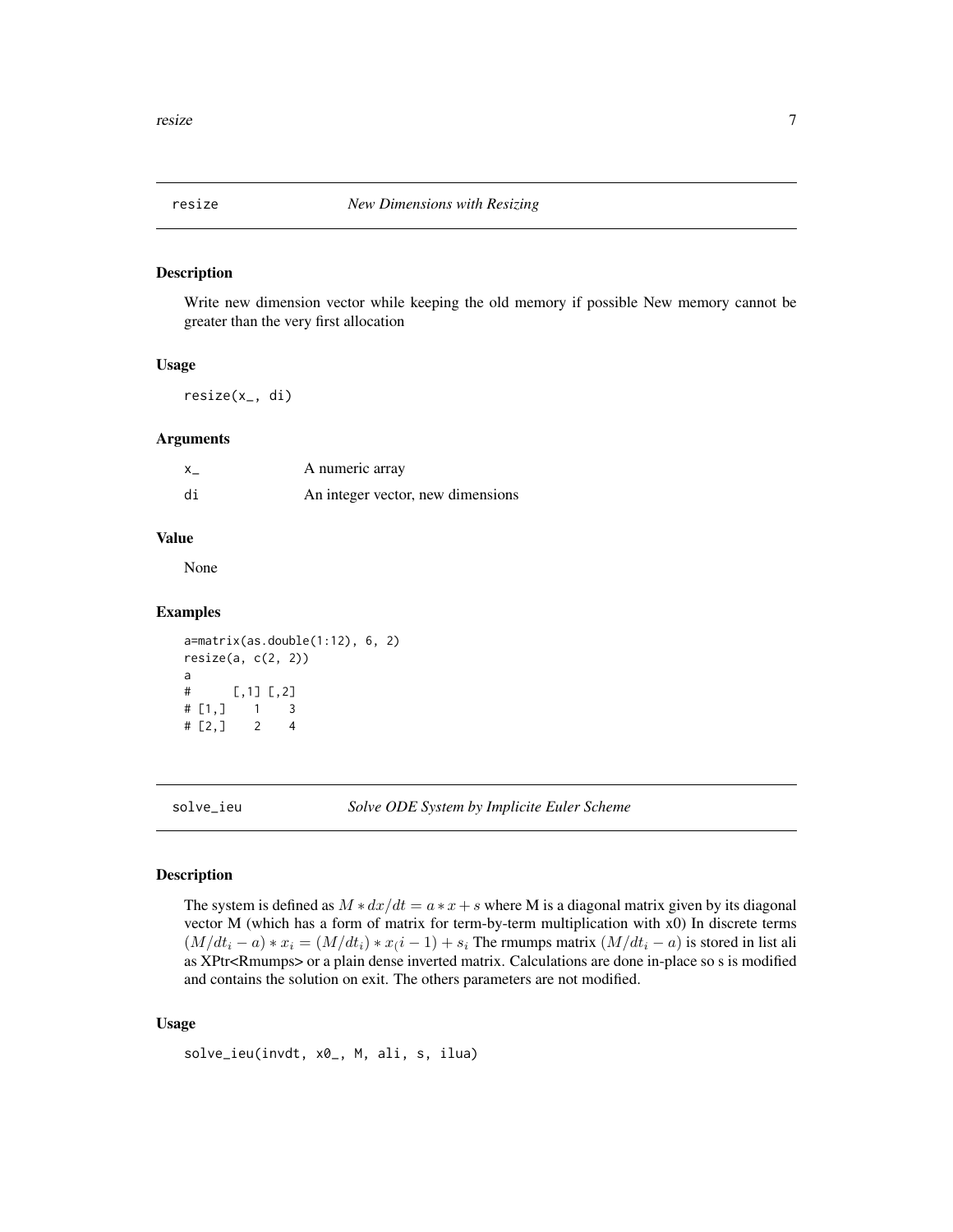#### Arguments

| invdt | A numeric vactor, represents 1/dt                                                                                                          |
|-------|--------------------------------------------------------------------------------------------------------------------------------------------|
| x0    | A numeric matrix or NULL, is the starting value at t0 (NULL means 0)                                                                       |
| M     | A numeric matrix representing diagonal terms (masses)                                                                                      |
| ali   | A list of matrices or Rmumps objects                                                                                                       |
| S     | A 3d numeric array, is the source term, its last margin corresponds to time.<br>$s[,$ , i] can be a matrix or a vector(== 1-column matrix) |
| ilua  | An integer vector, illual [i] gives the list index in all for a given $dt_i$ . In such a<br>way, ali may be shorter than time points.      |

#### Value

None